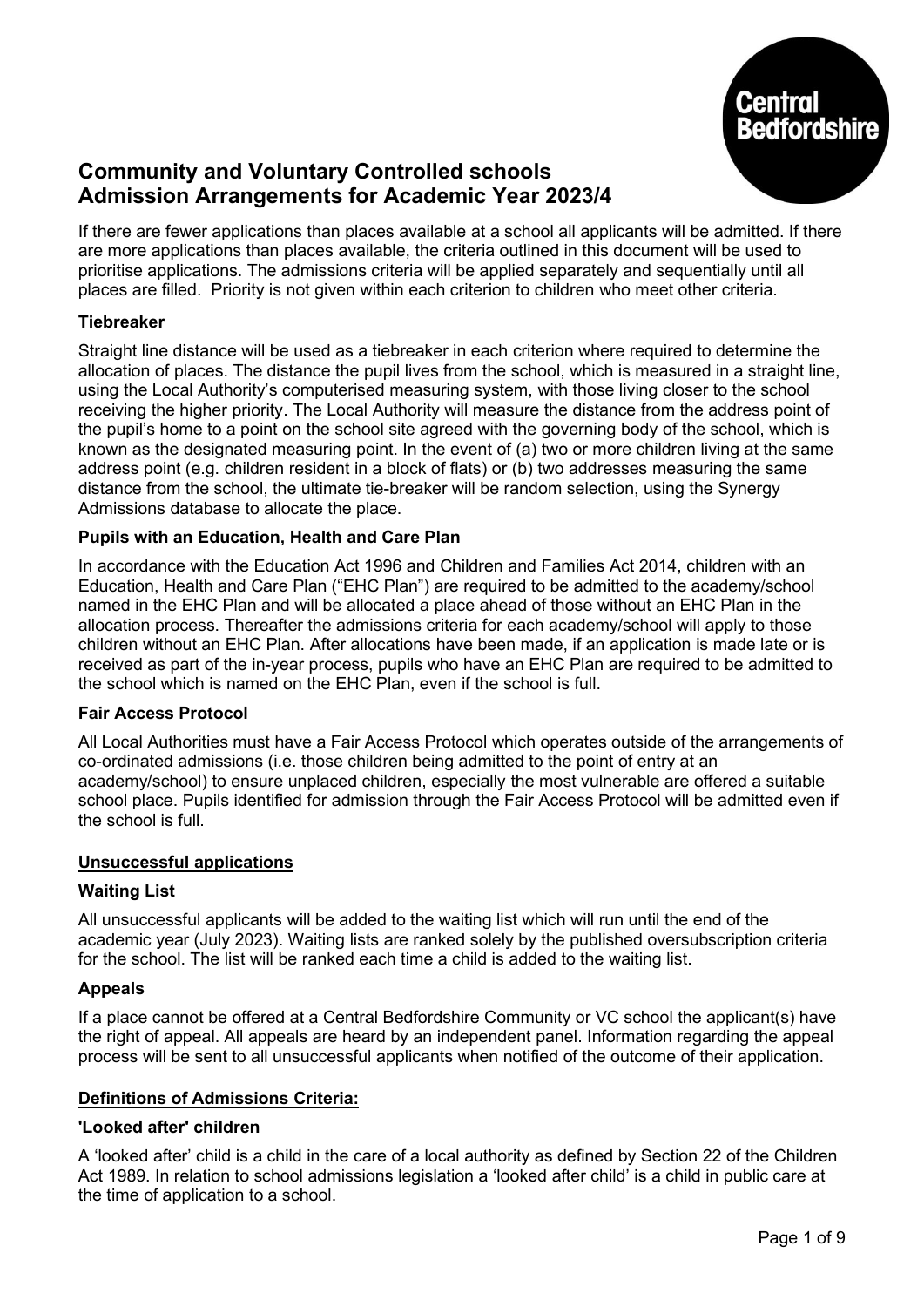# Previously 'looked after' children

A previously 'looked after' child is a child who was 'looked after' but ceased to be so because they were adopted or became subject to a residence order or a special guardianship order.

#### Children who appear to the Local Authority to have been in state care outside of England and have ceased to be in state care as a result of being adopted

A child is regarded as having been in state care in a place outside of England if they were accommodated by a public authority, a religious organisation, or any other provider of care whose sole purpose if to benefit society.

#### Catchment area

A catchment area is a geographical area from which children are given priority for admission to the particular school. Please see www.centralbedfordshire.gov.uk/admissions for more information on school catchment areas.

#### Sibling

A sibling refers to a brother or sister, half brother or sister, step brother or sister, adopted brother or sister or fostered brother or sister where foster care has been arranged by a Local Authority or the child of the parent / carer's partner, and in every case, the child should be living at the same address. The sibling must be in the school at the time of application and be likely to remain in the school at the proposed date of admission. In the scenario where one twin or a child from multiple birth has an EHCP, the other twin or children from multiple birth will be considered as a sibling once the school named on the EHCP has been finalised.

#### Any other children

Pupils who do not meet any of the higher criteria will be prioritised by the distance with those living closer to the school receiving the higher priority. Using their computerised measuring system, the Local Authority will measure the straight-line distance from the address point of the pupil's home to the designated measuring point for the school, as agreed with the school's governing body.

#### Children of staff

Permanent full or part-time staff who have either been employed at the school for two or more years at the time of application or recruited to fill a vacant post where there was a demonstrable skill shortage. The relationship to the child is defined as by blood or adoption or with legal parental responsibility and living with the child in the same house Monday – Friday.

#### Nearest school

The nearest school will be identified by measuring the distance the pupil lives from the school which is measured in a straight line, using the Local Authority's computerised measuring system, from the address point of the pupil's home to a point on the school site agreed with the governing body of the school, which is known as the designated measuring point.

Please see www.centralbedfordshire.gov.uk/admissions for more information on the nearest lower/primary school (Leighton Buzzard area only).

Pulford VA Lower School will not be considered as a pupil's nearest school for the purposes of this policy as admission to Pulford is predominantly based on faith grounds rather than a pupil's address.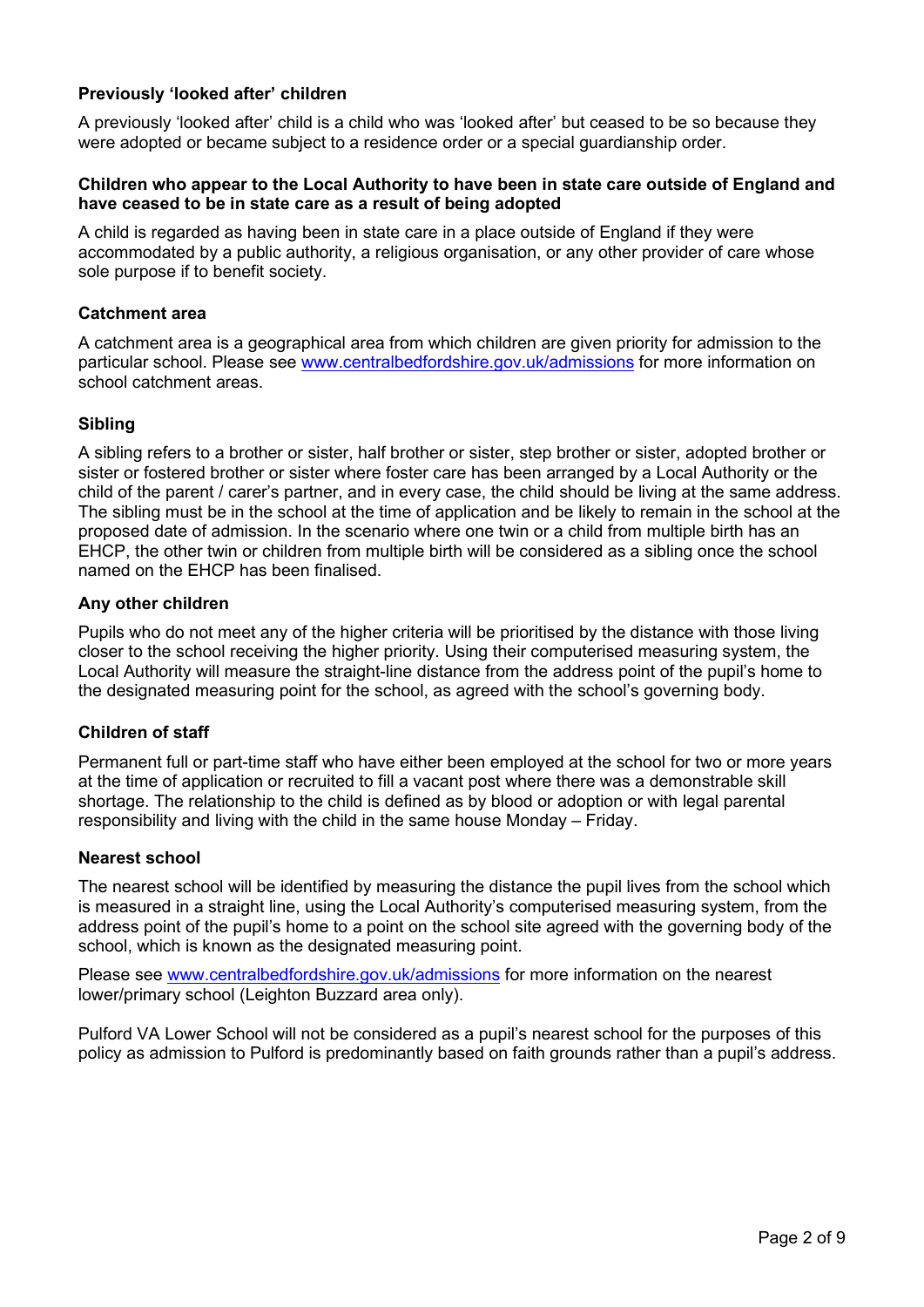The oversubscription criteria for the majority of Community and Voluntary Controlled (VC) schools in Central Bedfordshire is as follows:

- 1) All looked after children and all previously looked after children, including those children who appear to the Council to have been in state care outside of England and ceased to be in state care as a result of being adopted.
- 2) Children of staff
- 3) Children living in the catchment area with siblings at the school
- 4) Children living in the catchment area
- 5) Children living outside the catchment area with siblings at the school
- 6) Any other children

| <b>School</b>                         | <b>Published</b>        | <b>Designated measuring</b> |
|---------------------------------------|-------------------------|-----------------------------|
|                                       | <b>Admission Number</b> | point                       |
| <b>Aspley Guise Lower School</b>      | 27                      | Main gate                   |
| <b>Caddington Village School</b>      | 60                      | School medical room         |
| <b>Campton Lower School</b>           | 26                      | Main gate                   |
| <b>Chalton Lower School</b>           | 15                      | School gate                 |
| <b>Flitwick Lower School</b>          | 60                      | Main office                 |
| Hawthorn Park Community Primary       | 60                      | Front door of school        |
| School                                |                         |                             |
| Haynes Lower School                   | 24                      | School front door           |
| <b>Houghton Conquest Lower School</b> | 20                      | Headteacher's office        |
| <b>Houghton Regis Primary School</b>  | 45                      | Centre of school field      |
| Husborne Crawley Lower School         | 12                      | Main entrance               |
| Kingsmoor Lower School                | $\overline{45}$         | School gate                 |
| Linslade Lower School                 | $\overline{30}$         | Pupils entrance gate        |
| <b>Maulden Lower School</b>           | 30                      | Main pedestrian gate        |
| Marston Moreteyne VC School           | 120                     | Main entrance at Church     |
|                                       |                         | Walk site                   |
| <b>Ridgmont Lower School</b>          | 15                      | Headteacher's office        |
| <b>Russell Lower School</b>           | 90                      | School gate                 |
| <b>Shillington Lower School</b>       | 30                      | Headteacher's office        |
| Silsoe CofE VC Lower School           | 60                      | Front door                  |
| <b>Slip End Village School</b>        | $\overline{24}$         | Main gate                   |
| Southill Lower School                 | $\overline{15}$         | Main entrance               |
| Stanbridge Lower School               | 24                      | Front gate                  |
| <b>Stondon Lower School</b>           | $\overline{30}$         | Main gate                   |
| St. Swithun's Church of England VC    | 30                      | Main door                   |
| <b>Primary School</b>                 |                         |                             |
| <b>Studham CofE Village School</b>    | 15                      | Main door                   |
| <b>Swallowfield Lower School</b>      | 60                      | Front door                  |
| <b>Templefield Lower School</b>       | 60                      | Main door                   |
| <b>Thornhill Primary School</b>       | 30                      | School main gate            |
| <b>Tithe Farm Primary School</b>      | 60                      | Main gate                   |
| <b>Watling Lower School</b>           | $\overline{30}$         | Main school gate entrance   |
| <b>Woburn Lower School</b>            | 12                      | Main entrance               |
| <b>Potton Middle School</b>           | 90                      | School office               |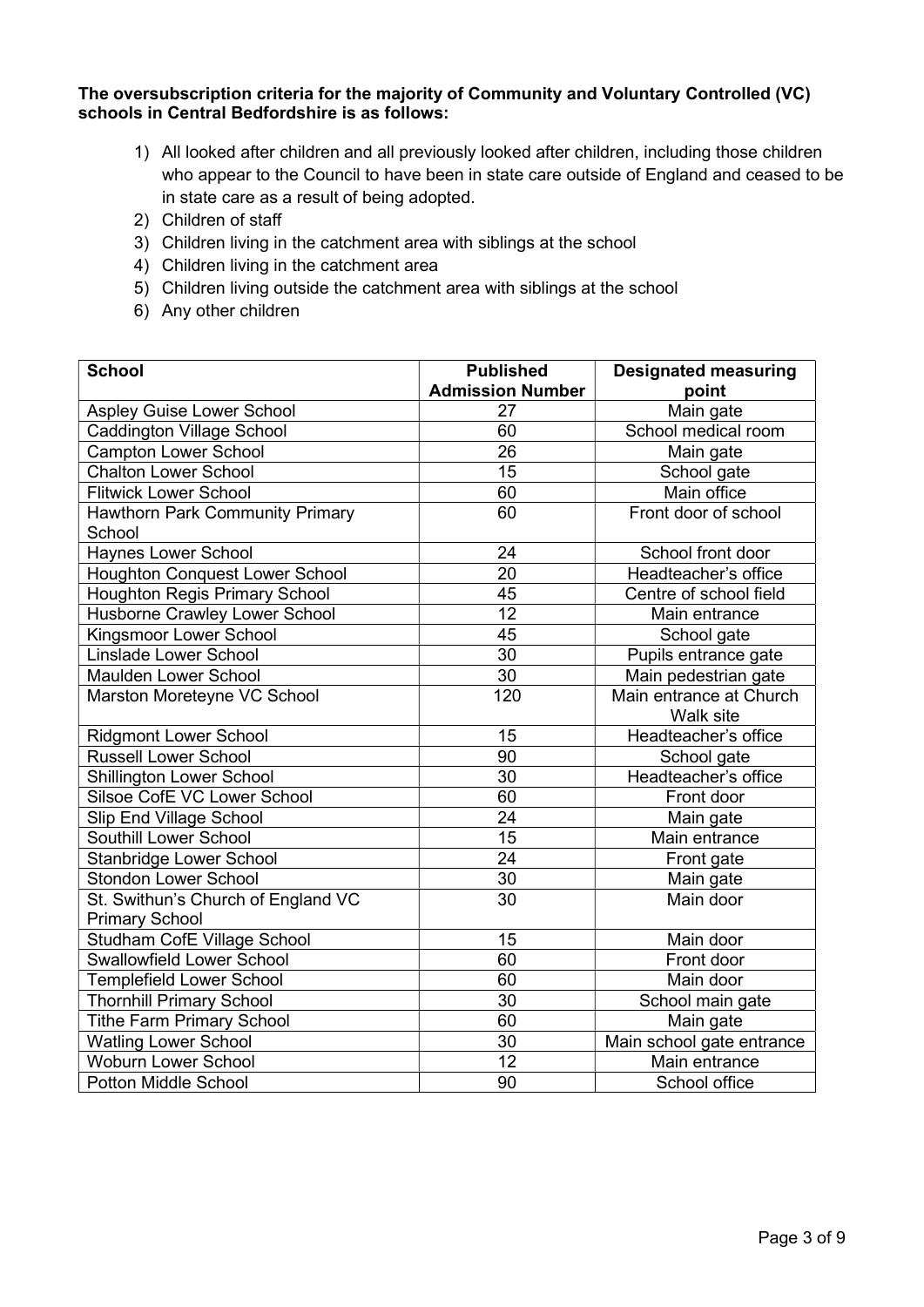# Variations to the standard admissions policy:

# Biggleswade cluster schools:

|    | <b>Dunton CofE VC Lower School</b>                                                                                                                                                                                                                         | <b>Published admission number: 15</b> |
|----|------------------------------------------------------------------------------------------------------------------------------------------------------------------------------------------------------------------------------------------------------------|---------------------------------------|
|    | Designated measuring point: Headteacher's office                                                                                                                                                                                                           |                                       |
| 1. | All looked after children and all previously looked after children, including those<br>children who appear to the Council to have been in state care outside of England and<br>ceased to be in state care as a result of being adopted.                    |                                       |
| 2. | Children of staff                                                                                                                                                                                                                                          |                                       |
| 3. | Children living in the catchment area with siblings at the school                                                                                                                                                                                          |                                       |
| 4. | Children living in the catchment area                                                                                                                                                                                                                      |                                       |
| 5. | Children living outside the catchment area with siblings at the school                                                                                                                                                                                     |                                       |
| 6. | Children, one or more of whose parents/carers have, at the time of application, shown<br>commitment to the Church of England or another Christian church by attending a<br>service at least once a month for the year prior to an application being made*. |                                       |
|    | Any other children                                                                                                                                                                                                                                         |                                       |

|           | <b>Edward Peake CofE VC Middle School</b>                                             | <b>Published Admission Number:</b> |  |
|-----------|---------------------------------------------------------------------------------------|------------------------------------|--|
|           |                                                                                       | 210                                |  |
|           | <b>Designated measuring point: Headteacher's office</b>                               |                                    |  |
| 1.        | All looked after children and all previously looked after children, including those   |                                    |  |
|           | children who appear to the Council to have been in state care outside of England and  |                                    |  |
|           | ceased to be in state care as a result of being adopted.                              |                                    |  |
| 2.        | Children of staff                                                                     |                                    |  |
| 3.        | Children living in the catchment area with siblings at the school                     |                                    |  |
| 4.        | Children living in the catchment area                                                 |                                    |  |
| 5.        | Children living outside the catchment area with siblings at the school                |                                    |  |
| 6.        | Children, one or more of whose parents/carers have, at the time of application, shown |                                    |  |
|           | commitment to the Church of England or another Christian church by attending a        |                                    |  |
|           | service at least once a month for the year prior to an application being made*.       |                                    |  |
| 7.        | Children attending Dunton VC Lower, Northill VA Lower, Sutton VA Lower and            |                                    |  |
|           | Wrestlingworth VC Lower                                                               |                                    |  |
| $\bullet$ | Any other obildren                                                                    |                                    |  |

8. Any other children

| <b>St. Andrew's CofE VC Lower School</b> |                                                                                                                                                                                                                                                               | <b>Published Admission Number:</b> |  |
|------------------------------------------|---------------------------------------------------------------------------------------------------------------------------------------------------------------------------------------------------------------------------------------------------------------|------------------------------------|--|
|                                          |                                                                                                                                                                                                                                                               | 180 (West site 90, East site 90)   |  |
|                                          | Designated measuring point:                                                                                                                                                                                                                                   |                                    |  |
|                                          | West site: Front entrance door                                                                                                                                                                                                                                |                                    |  |
|                                          | East site: Front entrance door                                                                                                                                                                                                                                |                                    |  |
| 1.                                       | All looked after children and all previously looked after children, including those<br>children who appear to the Council to have been in state care outside of England<br>and ceased to be in state care as a result of being adopted.                       |                                    |  |
| 2.                                       | Children of staff                                                                                                                                                                                                                                             |                                    |  |
| 3.                                       | Children living in the catchment area with siblings at the school                                                                                                                                                                                             |                                    |  |
| 4.                                       | Children living in the catchment area                                                                                                                                                                                                                         |                                    |  |
| 5.                                       | Children living outside the catchment area with siblings at the school                                                                                                                                                                                        |                                    |  |
| 6.                                       | Children, one or more of whose parents/carers have, at the time of application,<br>shown commitment to the Church of England or another Christian church by<br>attending a service at least once a month for the year prior to an application being<br>made*. |                                    |  |
|                                          | Any other children                                                                                                                                                                                                                                            |                                    |  |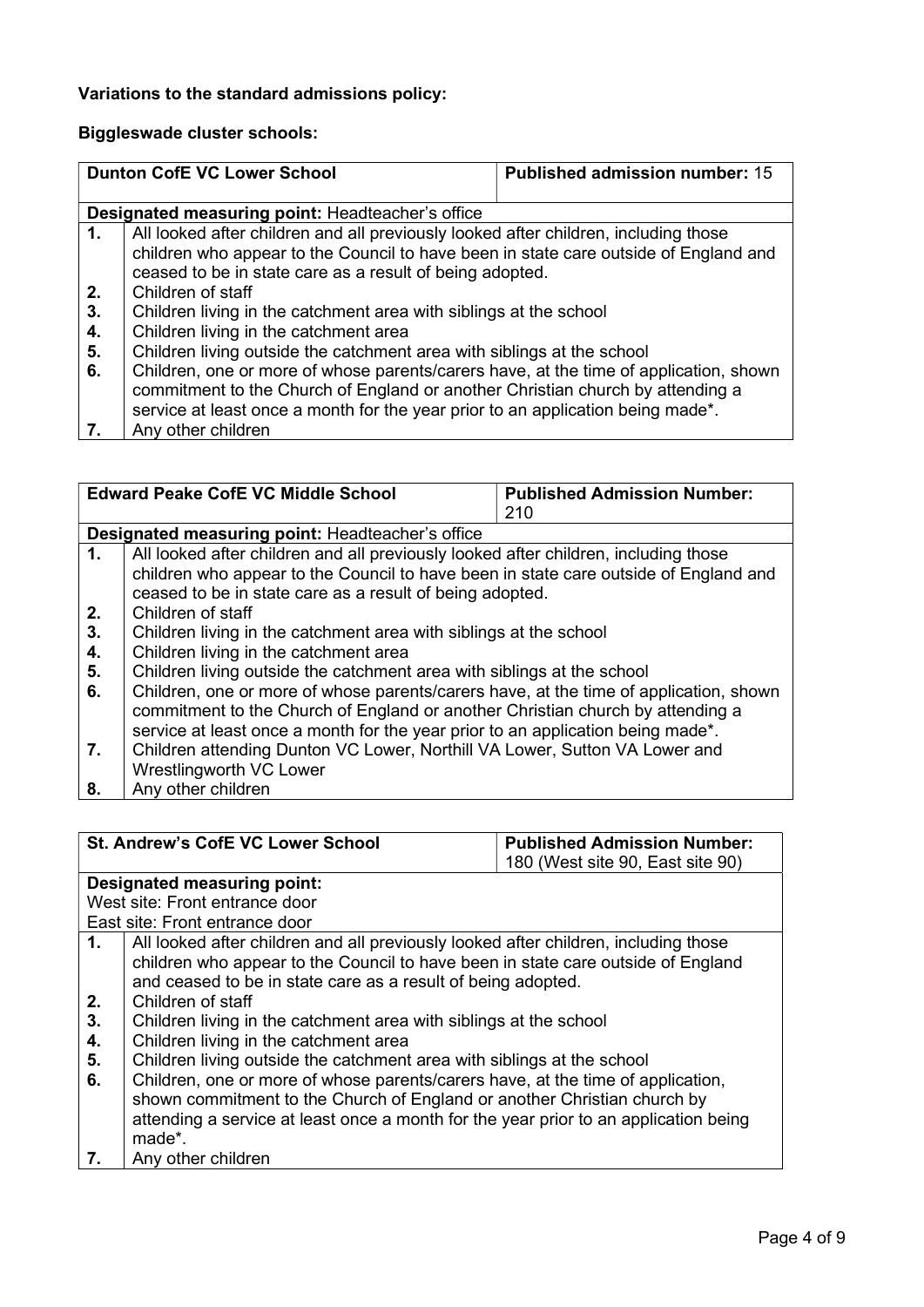|    | <b>Wrestlingworth CofE VC Lower School</b>                                           | <b>Published Admission Number:</b> |  |
|----|--------------------------------------------------------------------------------------|------------------------------------|--|
|    |                                                                                      | 13                                 |  |
|    | <b>Designated measuring point: Front door</b>                                        |                                    |  |
| 1. | All looked after children and all previously looked after children, including those  |                                    |  |
|    | children who appear to the Council to have been in state care outside of England     |                                    |  |
|    | and ceased to be in state care as a result of being adopted.                         |                                    |  |
| 2. | Children of staff                                                                    |                                    |  |
| 3. | Children living in the catchment area with siblings at the school                    |                                    |  |
| 4. | Children living in the catchment area                                                |                                    |  |
| 5. | Children living outside the catchment area with siblings at the school               |                                    |  |
| 6. | Children, one or more of whose parents/carers have, at the time of application,      |                                    |  |
|    | shown commitment to the Church of England or another Christian church by             |                                    |  |
|    | attending a service at least once a month for the year prior to an application being |                                    |  |
|    | made*.                                                                               |                                    |  |
| 7. | Any other children                                                                   |                                    |  |

\*A Christian Church is defined as one which is a member, or is eligible for membership, of Churches Together in England or the Evangelical Alliance. Applications in this category will need to ask their priest or minister to complete the relevant section of the local authority common application form.

# Cranfield cluster schools:

|    | <b>Thomas Johnson Lower School</b>                                                  | <b>Published Admission Number: 18</b> |  |
|----|-------------------------------------------------------------------------------------|---------------------------------------|--|
|    | <b>Designated measuring point: School gate</b>                                      |                                       |  |
| 1. | All looked after children and all previously looked after children, including those |                                       |  |
|    | children who appear to the Council to have been in state care outside of England    |                                       |  |
|    | and ceased to be in state care as a result of being adopted.                        |                                       |  |
| 2. | Children of staff                                                                   |                                       |  |
| 3. | Children living in the catchment area with siblings at the school                   |                                       |  |
| 4. | Children living in the catchment area                                               |                                       |  |
| 5. | Children living outside the catchment area with siblings at the school              |                                       |  |
| 6. | Any other children                                                                  |                                       |  |

# Dunstable and Houghton Regis cluster schools:

|    | <b>Dunstable Icknield Lower School</b>                                              | <b>Published Admission Number: 60</b> |
|----|-------------------------------------------------------------------------------------|---------------------------------------|
|    | Designated measuring point: School tower                                            |                                       |
| 1. | All looked after children and all previously looked after children, including those |                                       |
|    | children who appear to the Council to have been in state care outside of England    |                                       |
|    | and ceased to be in state care as a result of being adopted.                        |                                       |
| 2. | Children of staff                                                                   |                                       |
| 3. | Children living in the catchment area with siblings at the school                   |                                       |
| 4. | Children living in the catchment area                                               |                                       |
| 5. | Children living outside the catchment area with siblings at the school              |                                       |
| 6. | Any other children                                                                  |                                       |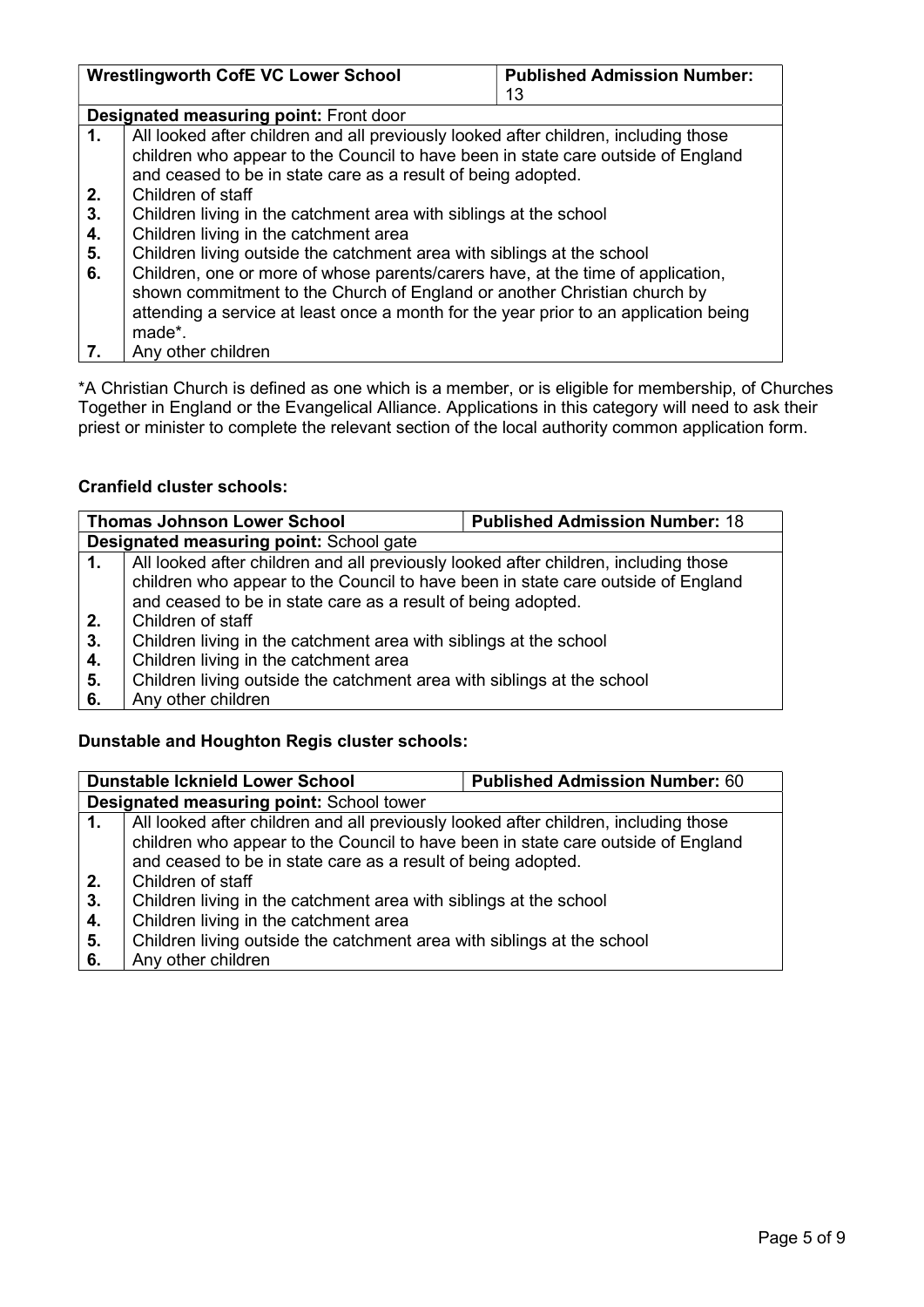## Leighton Buzzard cluster community schools:

|    | <b>Leighton Middle School</b>                                                                                                                                                                                                           | <b>Published Admission Number: 150</b> |
|----|-----------------------------------------------------------------------------------------------------------------------------------------------------------------------------------------------------------------------------------------|----------------------------------------|
|    | <b>Designated measuring point:</b> Centre of memorial garden                                                                                                                                                                            |                                        |
| 1. | All looked after children and all previously looked after children, including those<br>children who appear to the Council to have been in state care outside of England<br>and ceased to be in state care as a result of being adopted. |                                        |
| 2. | Children of staff                                                                                                                                                                                                                       |                                        |
| 3. | <b>Catchment Sibling</b>                                                                                                                                                                                                                |                                        |
| 4. | Catchment                                                                                                                                                                                                                               |                                        |
| 5. | Sibling (non-catchment)                                                                                                                                                                                                                 |                                        |
| 6. | Any other children                                                                                                                                                                                                                      |                                        |

| <b>School</b>                                                                                                                                                                                                                                                                                                                                                | <b>Published Admission Number</b>        | Designated measuring point |
|--------------------------------------------------------------------------------------------------------------------------------------------------------------------------------------------------------------------------------------------------------------------------------------------------------------------------------------------------------------|------------------------------------------|----------------------------|
| Greenleas School,                                                                                                                                                                                                                                                                                                                                            | 60                                       | Front door                 |
| Derwent Road                                                                                                                                                                                                                                                                                                                                                 |                                          |                            |
| Greenleas School,                                                                                                                                                                                                                                                                                                                                            | 60                                       | Front door                 |
| <b>Kestrel Way</b>                                                                                                                                                                                                                                                                                                                                           |                                          |                            |
| <b>Heathwood Lower</b>                                                                                                                                                                                                                                                                                                                                       | 30                                       | Front door                 |
| School                                                                                                                                                                                                                                                                                                                                                       |                                          |                            |
| Southcott Lower School                                                                                                                                                                                                                                                                                                                                       | 60                                       | Main door                  |
| If the schools listed above are oversubscribed priority for admission will be given to<br>those children who meet the criteria set out below, in order:<br>All looked after children and all previously looked after children, including those children who<br>1.<br>appear to the Council to have been in state care outside of England and ceased to be in |                                          |                            |
|                                                                                                                                                                                                                                                                                                                                                              | state care as a result of being adopted. |                            |

- 2. Children of staff
- 3. Children with siblings at the school
- 4. Children for whom the school is their nearest lower/primary school\*
- 5. Any other children

| <b>School</b>                       | <b>Published Admission</b><br><b>Number</b> | <b>Designated measuring</b><br>point          |
|-------------------------------------|---------------------------------------------|-----------------------------------------------|
| <b>Beaudesert Lower School</b>      | 56                                          | Main pedestrian entrance                      |
| <b>Clipstone Brook Lower School</b> | 75                                          | School notice board at top<br>of school drive |
| Dovery Down Lower School            | 30                                          | Front door                                    |
| <b>Hockliffe Lower School</b>       | 15                                          | Front door                                    |
| Leedon Lower School                 | 90                                          | Middle of school quadrant                     |
| Linslade Lower School               | 30                                          | Pupils main gate                              |
| Stanbridge Lower School             | 24                                          | Front gate                                    |
| The Mary Bassett Lower School       | 60                                          | Front door                                    |

# If the following schools listed above are oversubscribed priority for admission will be given to those children who meet the criteria set out below, in order:

- 1. All looked after children and all previously looked after children, including those children who appear to the Council to have been in state care outside of England and ceased to be in state care as a result of being adopted.
- 2. Children of Staff
- 3. Children with siblings at the school
- 4. Children for whom the school is their nearest lower/primary school\*
- 5. Any other children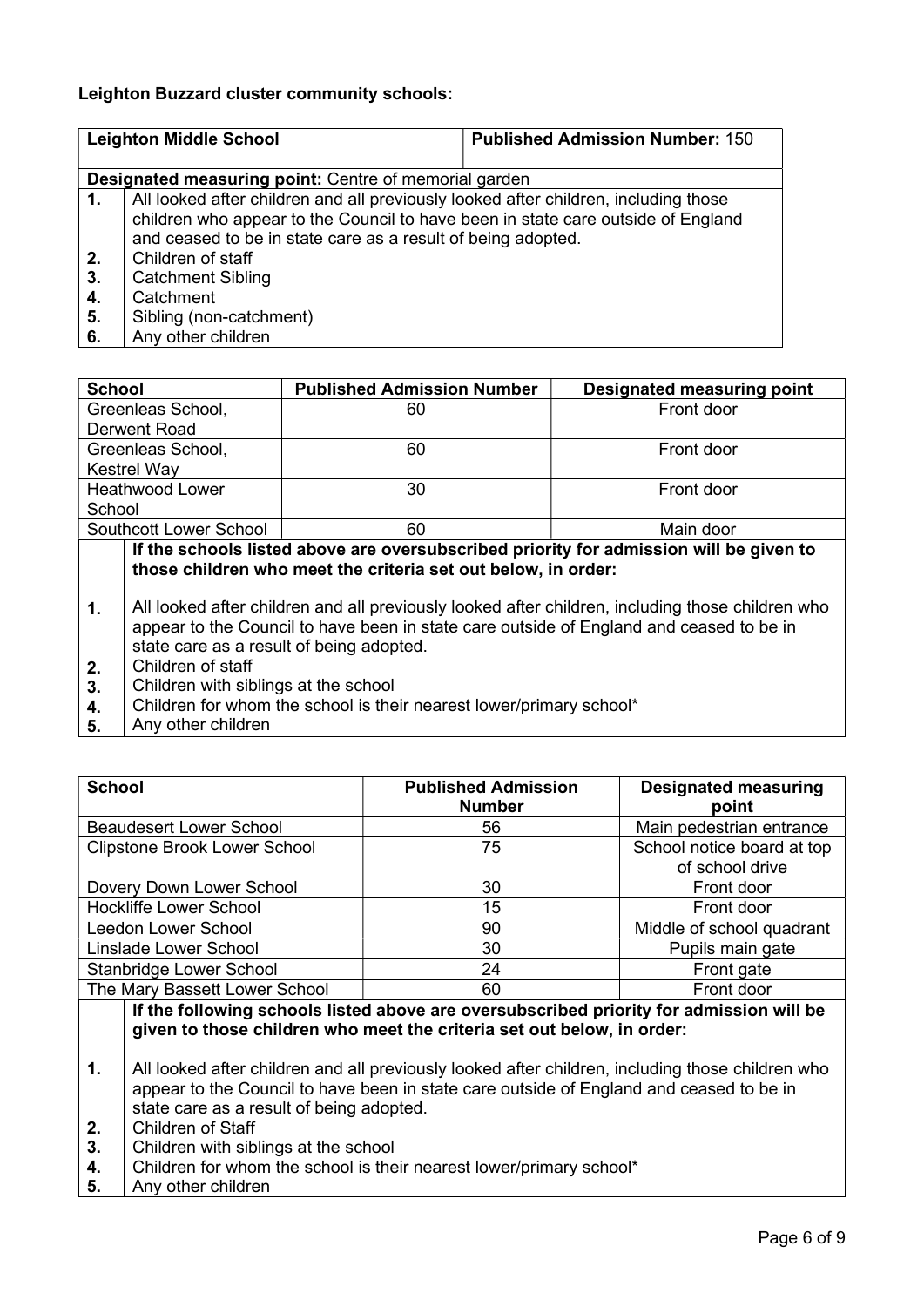# Shefford, Arlesey and Stotfold cluster schools:

|                  | <b>Shefford Lower School</b>                                                                                                                                                                                                            | <b>Published Admission Number: 90</b> |  |
|------------------|-----------------------------------------------------------------------------------------------------------------------------------------------------------------------------------------------------------------------------------------|---------------------------------------|--|
|                  | Designated measuring point: War memorial in town centre.                                                                                                                                                                                |                                       |  |
| 1.               | All looked after children and all previously looked after children, including those<br>children who appear to the Council to have been in state care outside of England and<br>ceased to be in state care as a result of being adopted. |                                       |  |
| 2.               | Children of staff                                                                                                                                                                                                                       |                                       |  |
| 3.               | Children living in the catchment area with siblings at the school                                                                                                                                                                       |                                       |  |
| 4.               | Children living in the catchment area                                                                                                                                                                                                   |                                       |  |
| $\overline{5}$ . | Children living outside the catchment area with siblings at the school                                                                                                                                                                  |                                       |  |
| 6.               | Any other children                                                                                                                                                                                                                      |                                       |  |

|          | <b>Published Admission Number: 90</b><br><b>Roecroft Lower School</b>                                                                                                       |  |  |
|----------|-----------------------------------------------------------------------------------------------------------------------------------------------------------------------------|--|--|
|          | Designated measuring point: Main entrance door                                                                                                                              |  |  |
| 1.       | All looked after children and all previously looked after children, including those<br>children who appear to the Council to have been in state care outside of England and |  |  |
|          | ceased to be in state care as a result of being adopted.                                                                                                                    |  |  |
| 2.<br>3. | Children of staff<br>Children living in the catchment area with siblings at the school                                                                                      |  |  |
| 4.       | Children living in the catchment area                                                                                                                                       |  |  |
| 5.       | Children living outside the catchment area with siblings at the school                                                                                                      |  |  |
| 6.       | Any other children                                                                                                                                                          |  |  |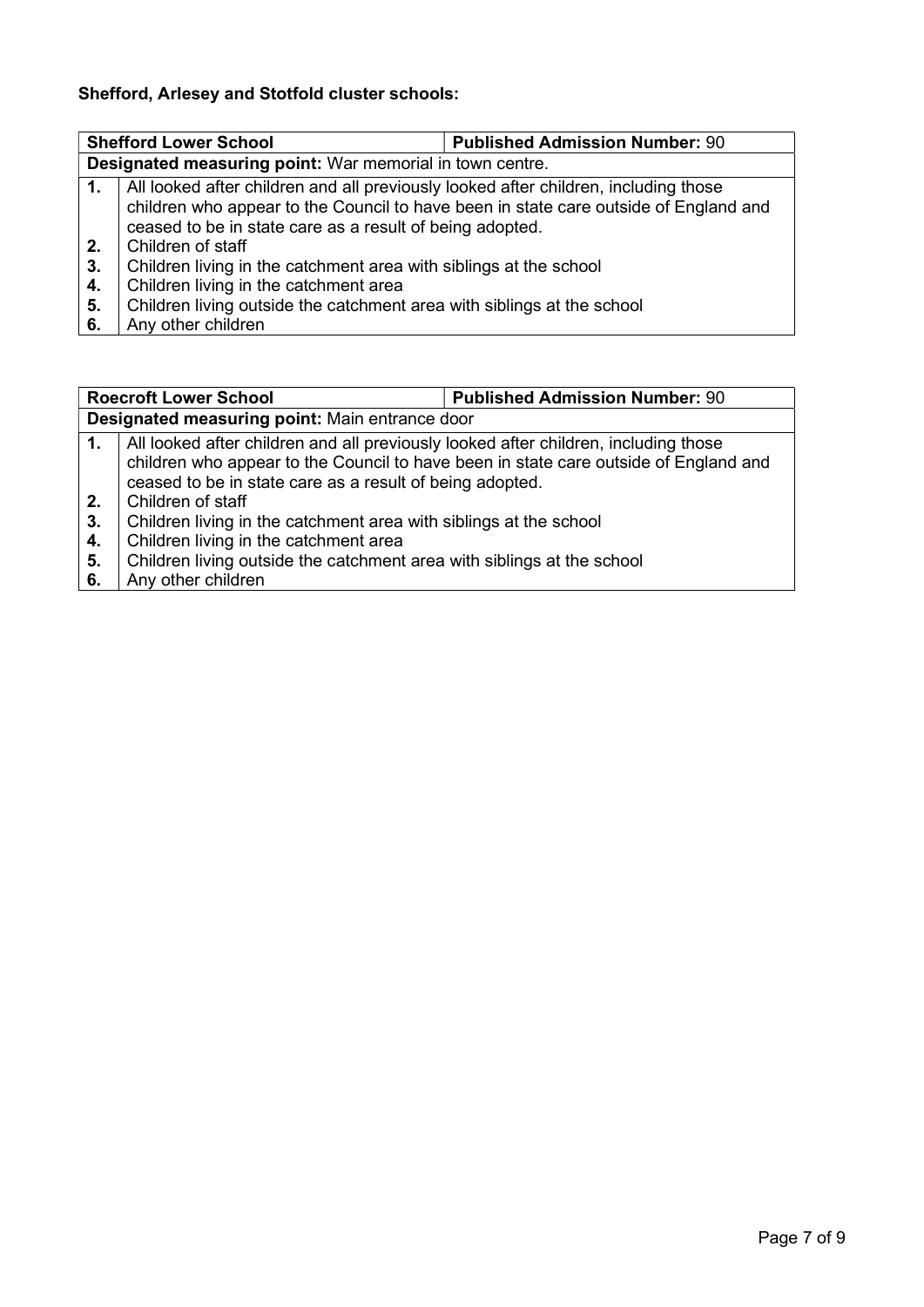| <b>Fairfield Park Lower School</b>                                                                                                                                                                                                                                                                                                                                                                        |                                                                                                                                                                                                                                                                                                                                                                                                                                                                                                                                                                                                                                                                                                                                                              | <b>Published Admission Number: 90</b>                                                                                                                                                                                                                                                                                                                                                                                                                                                                                                                  |  |
|-----------------------------------------------------------------------------------------------------------------------------------------------------------------------------------------------------------------------------------------------------------------------------------------------------------------------------------------------------------------------------------------------------------|--------------------------------------------------------------------------------------------------------------------------------------------------------------------------------------------------------------------------------------------------------------------------------------------------------------------------------------------------------------------------------------------------------------------------------------------------------------------------------------------------------------------------------------------------------------------------------------------------------------------------------------------------------------------------------------------------------------------------------------------------------------|--------------------------------------------------------------------------------------------------------------------------------------------------------------------------------------------------------------------------------------------------------------------------------------------------------------------------------------------------------------------------------------------------------------------------------------------------------------------------------------------------------------------------------------------------------|--|
| Designated measuring point: Equidistant point between Dickens Boulevard and Ruskin Drive sites                                                                                                                                                                                                                                                                                                            |                                                                                                                                                                                                                                                                                                                                                                                                                                                                                                                                                                                                                                                                                                                                                              |                                                                                                                                                                                                                                                                                                                                                                                                                                                                                                                                                        |  |
| Applications for Fairfield Park Lower will be ranked according to the standard admissions criteria as<br>mentioned above. Where a place can be offered, the following process will determine at which school site,<br>either Dickens Boulevard or the Ruskin Drive site, the child will attend. Successful applicants will be<br>notified at the time of offer which school site their child will attend. |                                                                                                                                                                                                                                                                                                                                                                                                                                                                                                                                                                                                                                                                                                                                                              |                                                                                                                                                                                                                                                                                                                                                                                                                                                                                                                                                        |  |
| 1.                                                                                                                                                                                                                                                                                                                                                                                                        | All 'looked after' children and all 'previously looked after children', including those children<br>who appear to the Council to have been in state care outside of England and ceased to be in<br>state care as a result of being adopted.<br>Looked after children in catchment will be prioritised by which priority area they are in, with those<br>out of catchment being prioritised by straight line distance from their home address to the nearest<br>school site to them.                                                                                                                                                                                                                                                                          |                                                                                                                                                                                                                                                                                                                                                                                                                                                                                                                                                        |  |
| 2.                                                                                                                                                                                                                                                                                                                                                                                                        | <b>Children of staff</b><br>Where possible pupils will be allocated a place at the site at which their parent is based.                                                                                                                                                                                                                                                                                                                                                                                                                                                                                                                                                                                                                                      |                                                                                                                                                                                                                                                                                                                                                                                                                                                                                                                                                        |  |
| 3.                                                                                                                                                                                                                                                                                                                                                                                                        | Children living in the catchment area with siblings at the school<br>Before applications in this criterion are allocated children will be prioritised for either the Dickens<br>Boulevard or the Ruskin Drive site according to which site their sibling attends and will be ranked by<br>their straight-line distance from the designated measuring point.<br>If children are unable to obtain a place at the site at which their sibling attends they will be then<br>ranked by their straight-line distance to the other Fairfield Park site. Places will be allocated in<br>accordance with this distance after allocations have been made to those with siblings at that site<br>taking precedence before those with siblings at the other school site. |                                                                                                                                                                                                                                                                                                                                                                                                                                                                                                                                                        |  |
| 4.                                                                                                                                                                                                                                                                                                                                                                                                        | Children living in the catchment area<br>by their straight-line distance from the designated measuring point.<br>priority area taking precedence before those from the other priority area.                                                                                                                                                                                                                                                                                                                                                                                                                                                                                                                                                                  | Before applications in this criterion are allocated children will be prioritised for either the Dickens<br>Boulevard or the Ruskin Drive site according to which priority area they reside in first and be ranked<br>If children are unable to obtain a place at the site within their priority area they will be then ranked<br>by their straight-line distance to the other Fairfield Park site which is not in their priority area. Places<br>will be allocated in accordance with this distance after allocations have been made to those in their |  |
| 5.                                                                                                                                                                                                                                                                                                                                                                                                        | Children living outside the catchment area with siblings at the school<br>measuring point. There will be no guarantee that a sibling can attend the same school site.                                                                                                                                                                                                                                                                                                                                                                                                                                                                                                                                                                                        | Siblings will be prioritised for either the Dickens Boulevard or the Ruskin Drive site depending on<br>which site their sibling attends and will be ranked by their straight-line distance from the designated                                                                                                                                                                                                                                                                                                                                         |  |
| 6.                                                                                                                                                                                                                                                                                                                                                                                                        | Any other children<br>Where possible pupils will be allocated a place at the site nearest to them, measured from their<br>site.                                                                                                                                                                                                                                                                                                                                                                                                                                                                                                                                                                                                                              | home address in a straight line, although if this is not possible a place will be allocated at the other                                                                                                                                                                                                                                                                                                                                                                                                                                               |  |